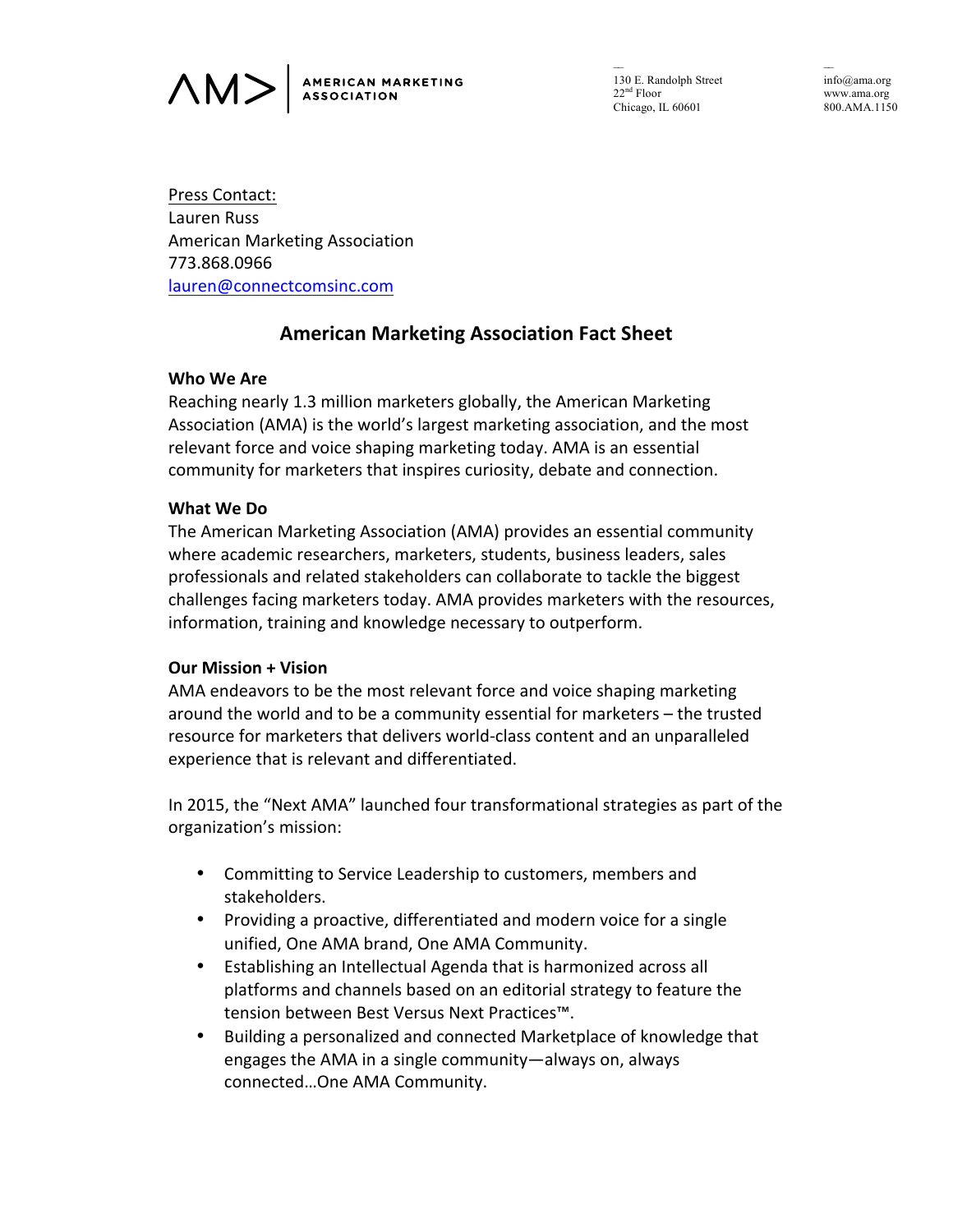In May 2016, the AMA launched its new brand identity that reflects both the evolution of the association and its vision for the future.

### *History of the American Marketing Association*

The roots of the American Marketing Association can be traced to the early 1900s when the National Association of Teachers of Advertisers and American Marketing Society, comprised of marketers and marketing researchers, merged to bring together all marketers, across all specialties to collaborate and inspire one another. The American Marketing Association (AMA) officially launched in 1937.

## *Membership*

There are more than 30,000 AMA members who work, teach and study in the field. The AMA has over 70 professional chapters. In addition, there are more than 10,500 student members and 350 AMA collegiate chapters in the United States and select International locations. Over 4000 members engage around various academic topics through 17 Academic Special Interest Groups (SIGs).

Member benefits include:

- **Innovative Resources and Tools** (unlimited access to vast members-only resources, tools and content such as white papers, best practices, and research reports)
- **Chapter and SIG** (Connect, exchange information and ideas about what's happening in marketing)
- **Conferences and Training** (members receive significant discounts)
- **Industry Publications** (membership includes subscription to *Marketing News* and another publication (specialty publication or journal) of choice)
- **Career Resources and Certification** (access to hundreds of jobs, career tips and strategies, interview and resume guidelines, ask the expert panel, and more)

# *Intellectual Agenda*

In early 2016, the AMA unveiled its first Intellectual Agenda to help inspire thought, research and advancement in the field. The Intellectual Agenda serves as basis for all AMA's content and intellectual capital for academics and practicing marketers.

The AMA's Intellectual Agenda focuses on the topics that matter most to marketers. Found within is a wide range of marketing ideas, topics, trends and challenges driven by the world's best academic thinking and by the industry's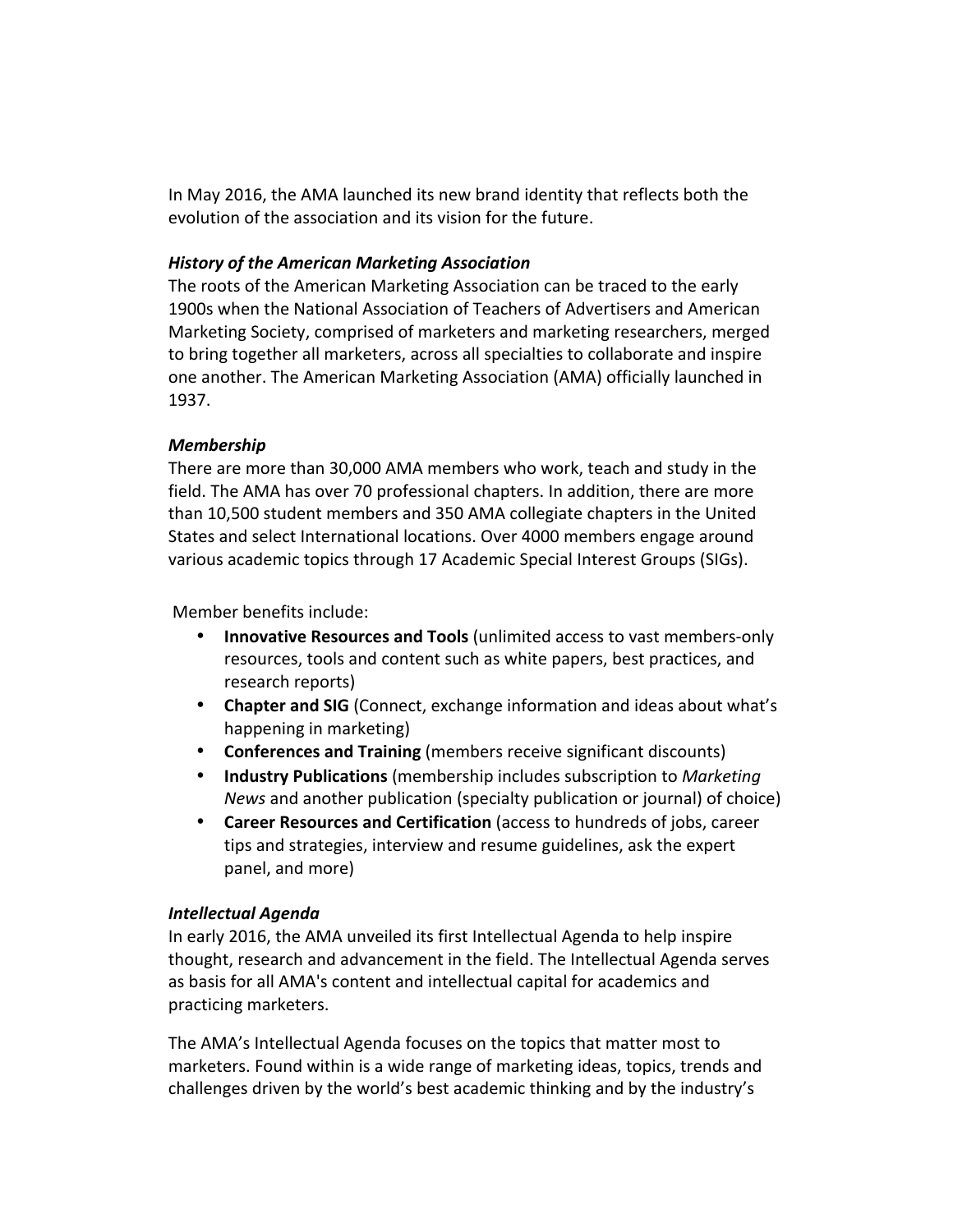foremost thought leaders. In the first Intellectual Agenda, AMA focuses on the "Seven Big Problems" in the marketing industry and provides critical context to the challenges all marketers face. Those include:

- 1. Effectively targeting high value sources of growth
- 2. Role of marketing in the firm and the c-suite
- 3. The digital transformation of the modern corporation
- 4. Generating and using insight to shape marketing practice
- 5. Dealing with an omni-channel world
- 6. Competing in dynamic, global markets
- 7. Balancing incremental and radical innovation

### *Conferences and Events*

Capitalizing on AMA's global network of thought leaders, AMA conferences are where marketers connect and learn. For more information click here.

#### *Industry Publications*

The American Marketing Association publishes a variety of award-winning magazines, journals and e-newsletters directed to both practitioners and academics. Considered leaders in their respective fields, these publications provide readers with leading-edge ideas, strategic thinking and practical solutions to challenges facing marketers.

- Marketing News
- Marketing Insights
- Marketing Health Services
- Journal of Marketing
- Journal of Marketing Research
- Journal of International Marketing
- Journal of Public Policy & Marketing
- e-Newsletters

### *Leadership*

Russ Klein, Chief Executive Officer Andy Friedman – Chief of Content Barbara Grobicki – Chief of Strategic Alliances Jill Herriott - Chief of Experience Beth Taylor – Chief of Operations

*Website* www.ama.org